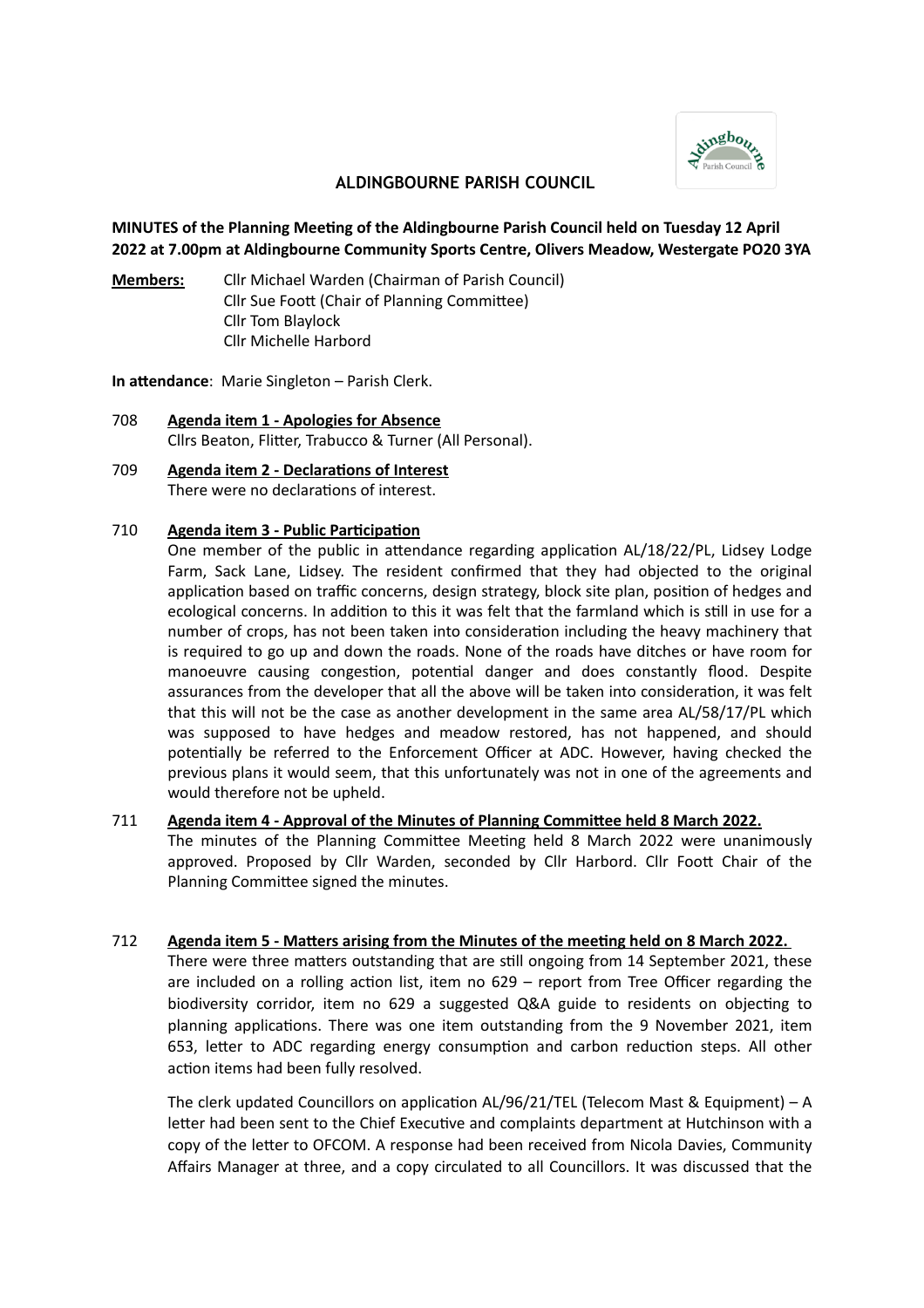contents of the letter were not correct, as the colour of the mast was not included in the planning application. The Clerk was asked to contact them for documentation showing that the colour was included on the paperwork to ADC, and to request a timescale on when the installation would be finally commissioned so that planting in the area could be arranged.

### **ACTION – Clerk to write to Nicola Davies asking for the documentation as above.**

S106 Funding for the Aldingbourne Community Sports Centre – we have been informed that Claire Potts had taken over the role and would be looking into this for us. The Clerk chased 04.04.22.

Item 676 - The Clerk had written to the Enforcement Officer regarding the possible breaches of planning permissions as per the minutes 08.02.22. A response has been received from Caroline Pattenden asking for additional location details and letting us know that they are incredibly short staffed now. The additional details have now been provided.

## 713 **Agenda item 6 – Chairman's Actions.**

Cllr Warden had attended a meeting with Southern and Thakeham Housing on 12.04.22 regarding AL/141/21/RES, where it was noted that they would be planting new trees that were 6-8ft and not saplings. The Clerk was asked to chase Stephen Underwood again to request the reasons from ADC as to why the Tree Officer had requested the removal of the trees at Wings Nursery.

## **ACTION – Clerk to Chase Stephen Underwood.**

The Parish Council was also asked if it would look after a stained-glass window that is currently at Wings Nursery. Cllr Warden confirmed that it would be packaged up and Simon Kennedy had kindly agreed to store it until a decision is made on its new home.

The Parish Council was also asked for input into naming the roads at Wings Nursery phase 2 (Lees Yard) that could be put forward to Arun and the Post Office, it was agreed that it would be nice to use the names that are on the memorial war plaque.

# 714 **Agenda item no 7 - Motion submitted by Cllr Trabucco – to discuss - Light Detection and Ranging to record a digital model of the terrain of the Parish (circulated to Councillors 08.03.22.**

The motion was discussed in detail and the contents of the paper circulated by Cllr Trabucco noted. Cllr Warden had provided additional information on the LiDAR proposal from the government website which advised that the Environment Agency National LiDAR programme aims to provide accurate elevation data for all England by the end of 2021. It was agreed that further research needed to be undertaken, as if this were the case it would alleviate the need for the Parish Council to fund the project. Agreed by all present, that the motion was to be deferred and could be presented at a further meeting.

**ACTION – Cllr Trabucco to consult with the Clerk on a date that the motion could be represented.**

715 **Agenda item 8 – Motion submitted by Cllr Trabucco – To discuss and consider the location and purchase of a Flagpole (details previously circulated).**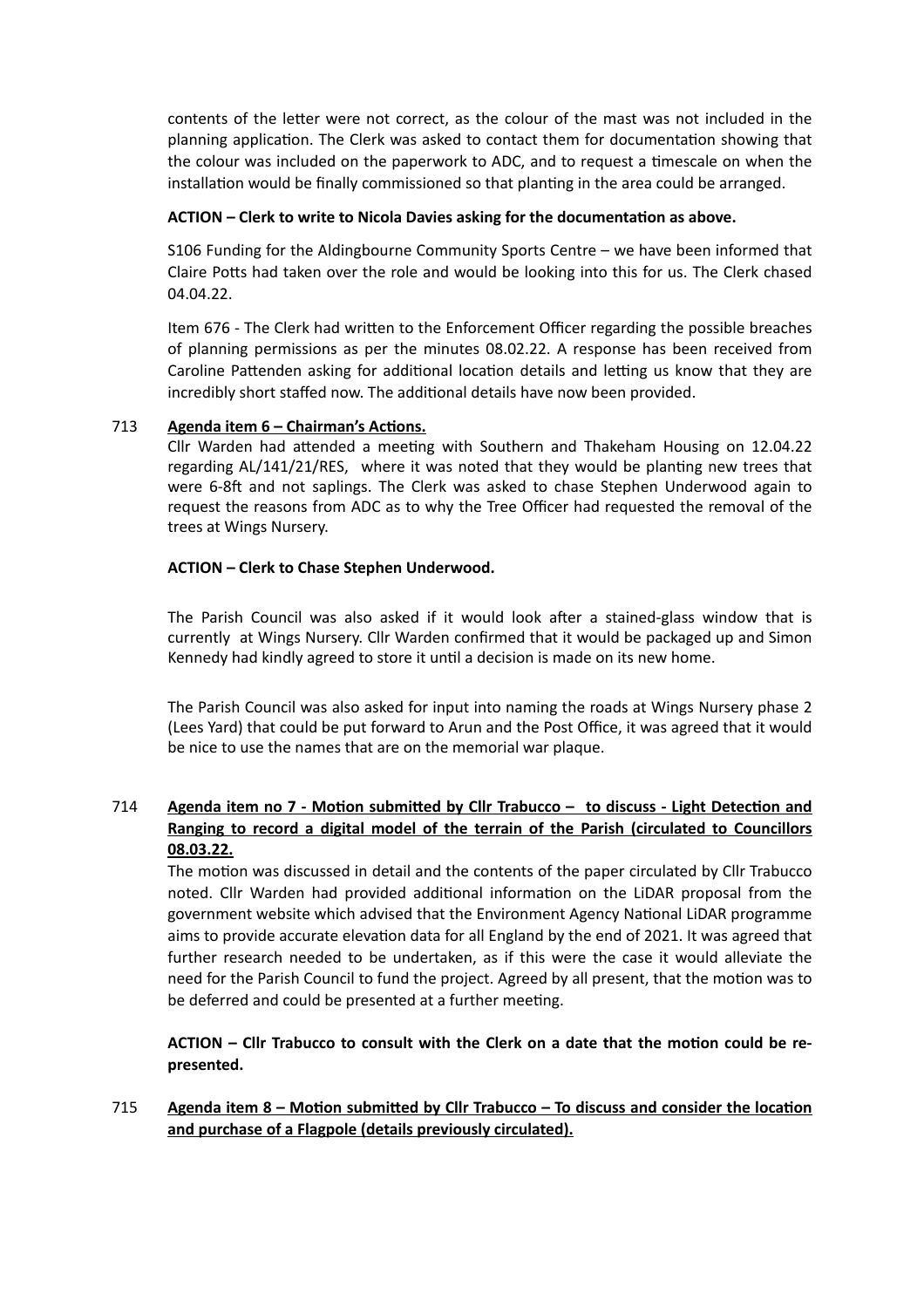The motion and the rationale behind the proposal was discussed, it was agreed that it was not deemed necessary at this time due to the redevelopment of the ACSC site and could be re-visited at a later date.

#### 716 **Agenda item 9 – Planning Correspondence**

To note any Planning related correspondence and agree responses as appropriate.

- To note Clerk has responded to ADC on planning decisions as per the previous minutes – noted.
- Southern Water Expert Insight Panel Report Circulated 04.04.22 noted.
- WSCC Highways, transport, and planning newsletter circulated to Councillors 04.04.22 – noted.
- SDNPA Planning Committee Meeting 14.04.22 circulated to Councillors 05.04.22 noted.
- E-mail from Southern Housing Group Wings Phas2 Lees Yard request for input on road names – circulated to Councillors 29.03.22 – see item 713 above.
- ADC Housing Delivery Test letter in response received from Andrew Griffith circulated to Councillors 04.04.22 – noted.
- E-mail from Isabella Tidswell attaching a planning application summary document on BN/11/22/OUT – circulated to Councillors 05.04.22 – noted.
- E-mail from Richard Sherman ADC requesting comments on Aldingbourne Parish Green Infrastructure Map – circulated to Councillors 05.04.22 – Clerk was asked to extend the deadline so that Cllr Beaton had an opportunity to comment. **CLERK TO ACTION.**

## 717 **Agenda item 10 – To receive an update regarding Aldingbourne Neighbourhood Plan** Nothing new to report.

## 718 **Agenda item 11 – To note any matters relating to the current BEW Master plan Consultation**

Nothing new to report as the meeting had been cancelled.

#### 719 **Agenda item 12 – To discuss any recent Planning Applications as noted below**

**Application Number:** AL/18/22/PL - Circulated to Councillors 18.03.22 by M Warden and extension requested of ADC.

**Address:** Lidsey Lodge Farm Sack Lane Lidsey

**Application Details:** Demolition of large agricultural buildings, removal of concrete yards and access, erection of 4 No 2 bed houses, 2 No 3 bed houses, 2 No 4 bed houses, gardens, access, parking, soft landscape, and ecology areas (resubmission following AL/75/21/PL). This application is a Departure from the Development Plan and is in CIL Zone 3 and is CIL Liable as new dwellings.

**OBJECTION – See item no 710 and residents' comment.** The Parish Council has already objected to this under application AL/75/21/PL on the following basis:- The development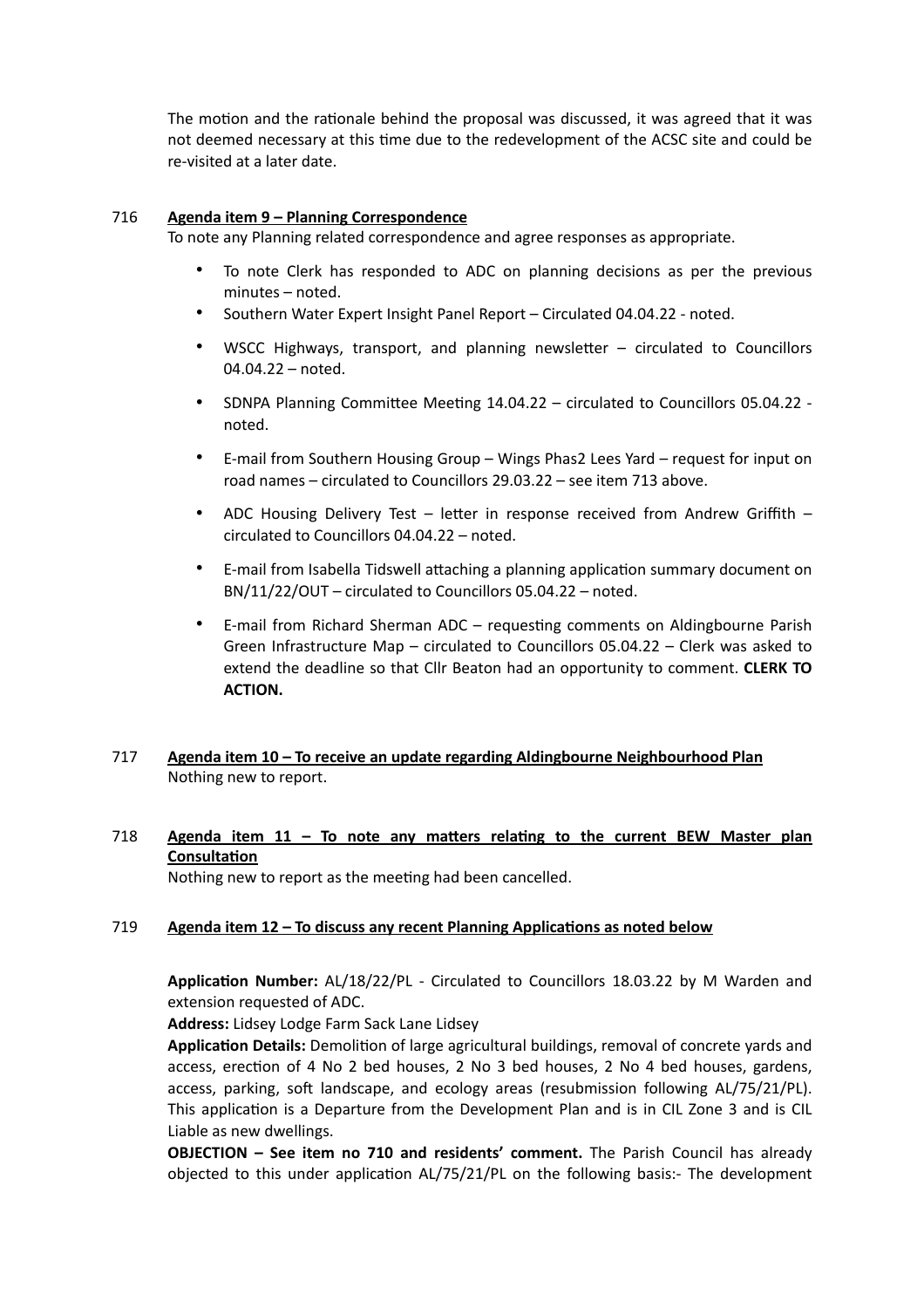does not comply with the policies in the ANDP which include EH1. The site is outside the BUAB and will significantly harm the biodiversity of the rural area (EH6) including protected bat species. The development is in an unsustainable location, with no links to public transport of village services (GA1). The site is in a flood risk area (EH5). The site is within a dark skies area and contravenes policy EH1. Access to the site is insufficient. The development does not contribute to Arun's climate change commitments.

In addition, we have no reason to change our stance and would add the following:- We are concerned that the Biodiversity Corridor has been infringed and not been protected. The development does not take into consideration the working farm and the traffic issues that arise with the farmland still being farmed and the heavy machinery that is required in this process. The design plans do not show accurately the protection of the hedges which form part of existing residents' boundaries or show any regard for ecology with mature trees being removed. It is a departure from the development plan and is not supported. There is a history of flooding in the area which has still not been addressed, drainage issues and the ability to deal with rainfall levels are still of concern. There is no evidence that climate change issues have been taken into consideration.

**Application Number:** AL/19/22/PL Circulated to Councillors 18.03.22 by M Warden and extension requested of ADC.

**Address:** Hales Barn Farm Arundel Road Norton

**Application Details:** Removal of condition approved under ref AL/84/20/PD - relating to condition No 3 - Construction Management Plan.

**NO OBJECTION –** The Parish Council has no objection to the removal of this condition.

#### **Application Number:** AL/34/22/PL - see AL/20/21/PL

**Address**: Land at Wings Nursery Lidsey Road Woodgate

**Application Details**: Variation of conditions imposed under AL/20/21/PL relating to conditions 2-plans condition (three bungalows changed to two storey houses and other elevation detail changes) and 5-hours of demolition/construction (to make it so that the additional bat working restrictions do not apply outside of bat hibernation times).

**OBJECTION** – The Parish Council is disappointed in the late changes to the development and the request to change the bungalows to two-storey houses. This does not allow for anybody with a disability and precludes them from the development. For the purposes of inclusivity, we object to the requested changes.

## 720 **Agenda item 13 - To note any recent planning decisions Application Number**: AL/139/21/PL

**Address**: Old Hundred Sack Lane, Lidsey PO22 9PE

**Application Details**: Conversion of existing two no residential dwellings to one no 4-bed residential dwelling.

**Decision**: **APPROVED**

**Decision Date**: **07/03/22**